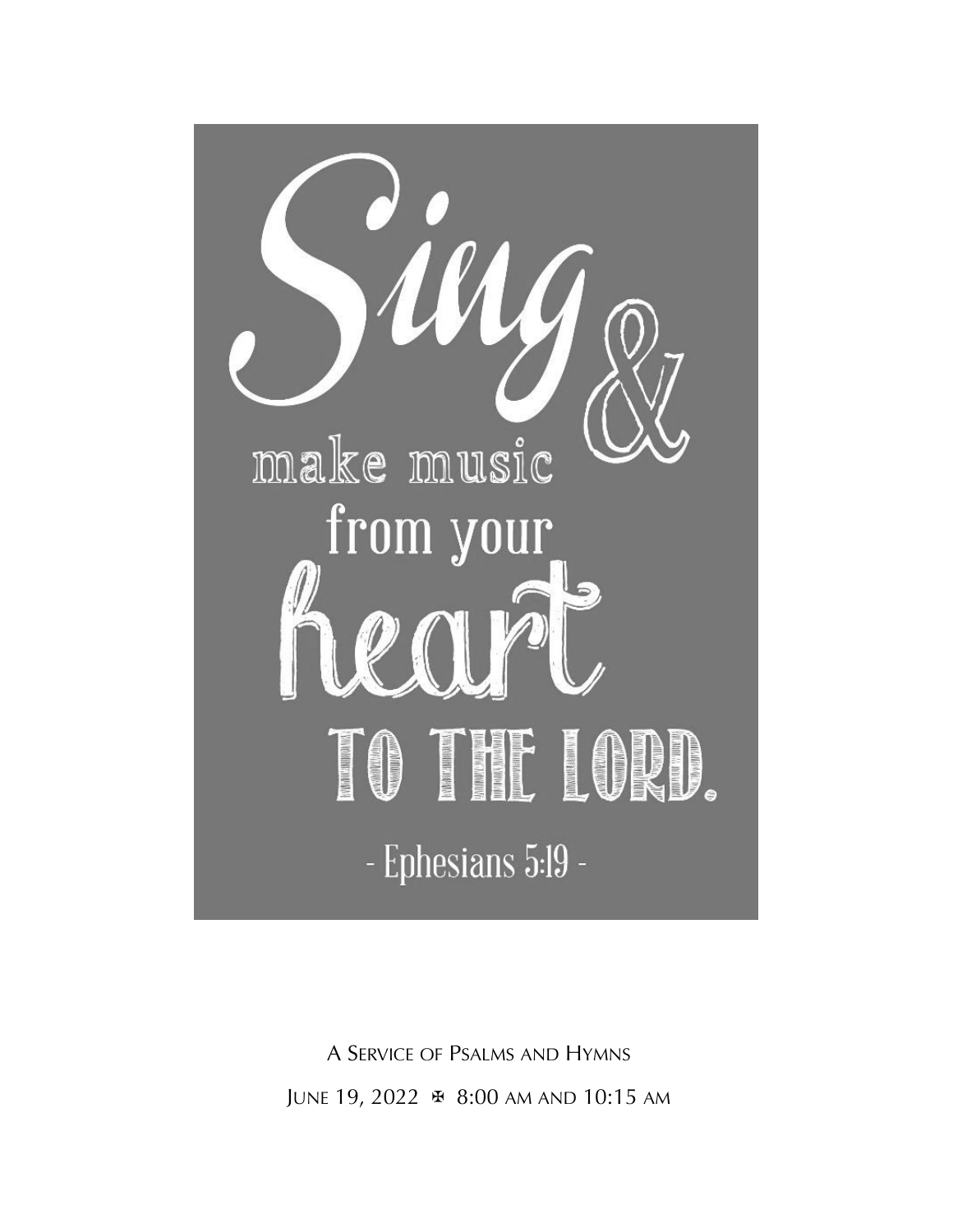

# **PRINCE OF PEACE**

### **LUTHERAN CHURCH AND SCHOOL**

**WWW.POPSLC.ORG 801-261-3808 WWW.FACEBOOK.COM/POPLUTHERANSLC** 

TYLER PEIL, PASTOR TYLER.PEIL@POPSLC.ORG CELL: 402.936.3655 **MICHAEL PAULSEN, PRINCIPAL MIKE.PAULSEN@POPSCHOOL.ORG CELL: 262.490.4772**

### **A SPECIAL WELCOME TO OUR GUESTS!**

We're thrilled that you are here and we want you to feel at home.

- $*$  Restrooms are near the door that you came in today.
- ✴ The service is printed in this worship folder. Join in as your comfortable. Ask anyone if you're lost - they'll be glad to help!
- ✴ We're glad you brought your kids! We know and Jesus knows that little kids have a hard time sitting quietly sometimes. They are still welcome here. Jesus said: Let the little children come to me! If your little one is restless, feel free to spend a minute in the entryway, you should still be able to hear through speakers.
- $*$  If you could use some hearing assistance, please ask the usher in the entryway, we have headsets available.

### **A NOTE ABOUT THIS SERVICE**

The book of Psalms is often called the "hymnbook of the Old Testament." Expressed within are a wide range of human emotions: fear, shame, guilt, depression, feeling attacked and betrayed, as well as great joy, contentment, and delight in God and his love, protection, and salvation. Martin Luther said of the Psalms: "It might well be called a little Bible. In it is comprehended most beautifully and briefly everything that is in the entire Bible. Beyond that, it presents the best of expressions which the psalmists used when they talked to God himself with great earnestness and on the most important matters. We can look into their hearts and see what kind of thoughts they had, how their hearts were disposed, and how they acted in all kinds of situations." The Psalter reflects the Christian Church since Old Testament times even until today. Luther continues: "If you want to see the holy Christian Church painted in living color and shape, comprehended in one little picture, then take up the Psalter. There you have a fine, bright, pure mirror that will show you what Christendom is. Indeed you will find in it also yourself, your true self,

as well as God himself and all creatures."

JUNE 19, 2022 - PAGE 2 And Luther describes how we are blessed to echo the psalmists: "The Psalter is the favorite book of all the saints. Each person, whatever his circumstances may be, finds in the psalms the words which are appropriate to the circumstances in which he finds himself and meet his needs as adequately as if they were composed exclusively for his sake…"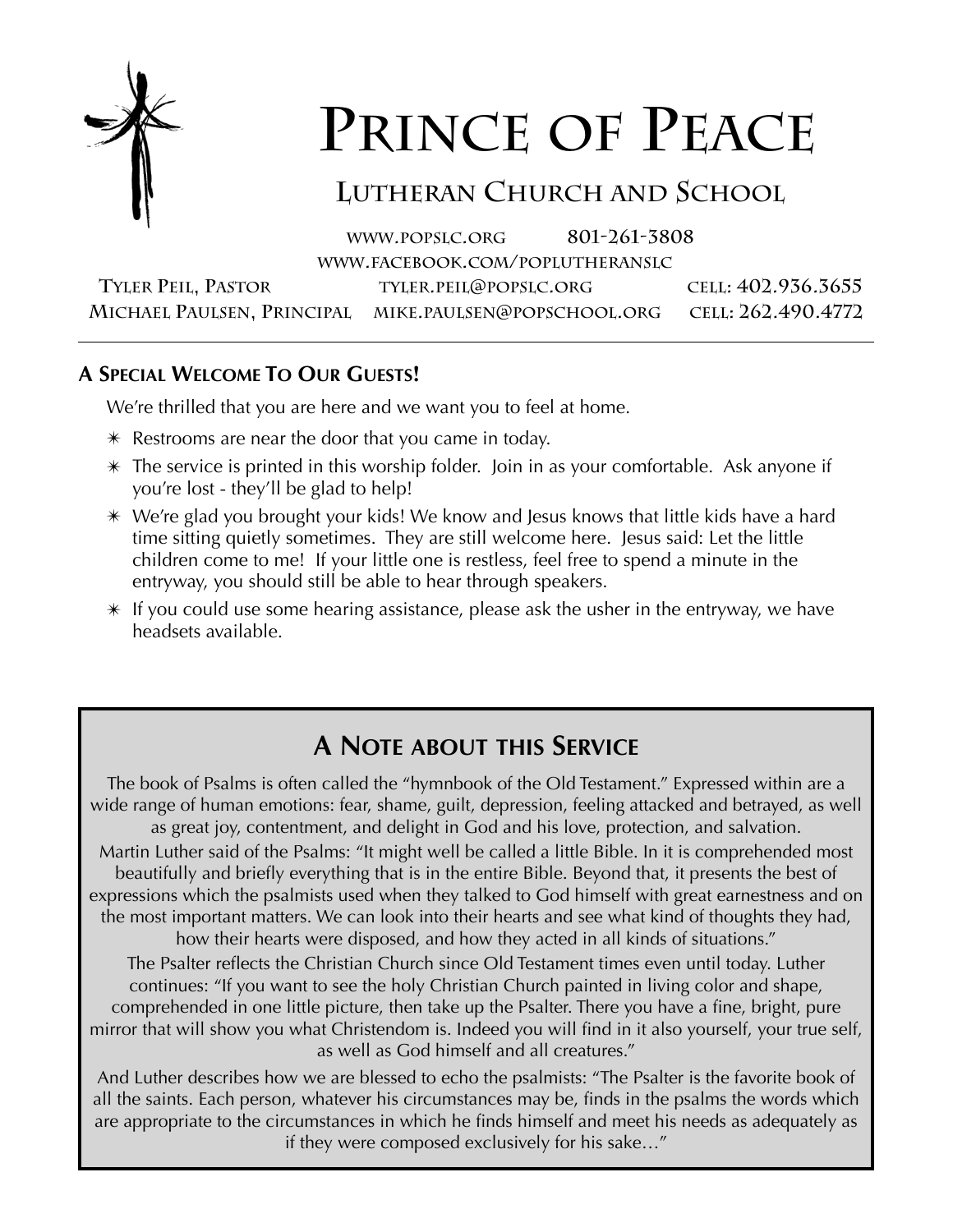### **A SERVICE OF PSALMS AND HYMNS**

*The congregation speaks and sings the words in BOLD type.* 

#### **Opening Hymn | 633 Speak, O Lord**

*Stand*

In the name of the Father and of the  $+$  Son and of the Holy Spirit. **Amen.**

## Psalms of Forgiveness

Psalms of Forgiveness such as Psalm 6, 32, 38, 51, 102, 130, and 143 are also called penitential psalms. We stand before an almighty God against whom we have sinned by thoughts, words, actions, and desires. God alone is able to forgive us and because of His love for us He always does. We thank him for the forgiveness that He gives.

Psalm 38 was written by the Old Testament King David. He is aware of his many sins and feels that he is suffering because God is angry with him. Because of the tremendous burdens he feels, he asks the Lord to remove these afflictions and to assure him again that he is loved by God.

In this psalm David lists three burdens: The first is the physical weakness and pain caused by sickness. The second is the spiritual anguish his sins bring him. The third burden is the betrayal by his friends and relatives, even his own sons. David expresses the confidence that God gives him. God will deliver him in due time.

Christians at times feel crushed by physical pain, spiritual anguish, and trouble in relationships. But, like David, we cling to God's promises and pray fervently to him for relief in the time and hour which he knows best.

#### **Psalm 38**

O Lord, do not rebuke me in your anger or discipline me in your wrath. For your arrows have pierced me, and your hand has come down upon me.

**Because of your wrath there is no health in my body; my bones have no soundness because of my sin.**

My guilt has overwhelmed me like a burden too heavy to bear. My wounds fester and are loathsome because of my sinful folly. I am bowed down and brought very low; all day long I go about mourning.

#### **My back is filled with searing pain; there is no health in my body. I am feeble and utterly crushed; I groan in anguish of heart.**

All my longings lie open before you, O Lord; my sighing is not hidden from you.

**My heart pounds, my strength fails me; even the light has gone from my eyes.**

My friends and companions avoid me because of my wounds; my neighbors stay far away.

**Those who seek my life set their traps, those who would harm me talk of my ruin; all day long they plot deception.**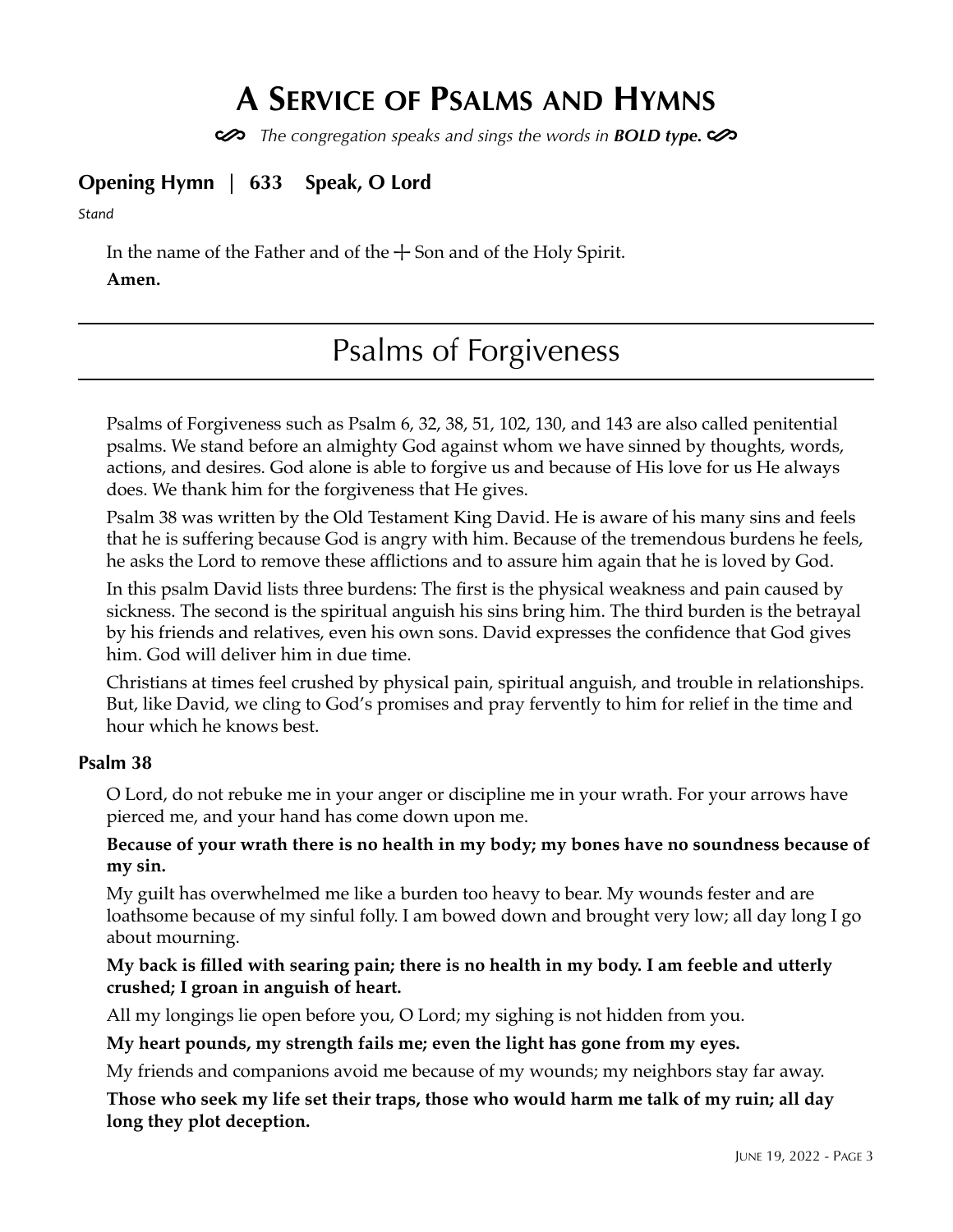I am like a deaf man, who cannot hear, like a mute, who cannot open his mouth; I have become like a man who does not hear, whose mouth can offer no reply.

#### **I wait for you, O Lord; you will answer, O Lord my God.**

For I said, "Do not let them gloat or exalt themselves over me when my foot slips." For I am about to fall, and my pain is ever with me.

#### **I confess my iniquity; I am troubled by my sin.**

Many are those who are my vigorous enemies; those who hate me without reason are numerous. Those who repay my good with evil slander me when I pursue what is good.

#### **O Lord, do not forsake me; be not far from me, O my God. Come quickly to help me, O Lord my Savior.**

If we confess our sins, God is faithful and just and will forgive us our sins and will purify us from all unrighteousness. Be of good cheer; your sins are forgiven! *(cf. 1 John 1:10)*

**The blood of Jesus, his Son, purifies us from every sin. He is the atoning sacrifice for our sins, and not only for ours, but also for the sins of the whole world.** *(1 John 1:7, 2:2)*

*Be seated*

#### **Hymn | 560 Your Works, Not Mine, O Christ**

### Psalms of Reliance and Comfort

Was there something bothering you this past week? Is there some trouble on your mind this morning? God is on your side – even when it may seem He's not - He promises.

Psalms of Reliance and Comfort such as Psalms 4, 23, 37, and 91 bring us reassurance that we are never alone. The Lord has promised to be with us always, especially during the difficult times.

In Psalm 37 David is frustrated when he sees the ungodly prospering in spite of their sins. If unbelievers can get away with sin and still be prosperous and successful, what is the use of being good?

This psalm reminds us how fleeting the happiness and prosperity of the ungodly are. We are in God's care, we are His children, and we have confidence that God gives us everything we need, for our good. We have a relationship with God that is priceless. Since God gave his only Son to be our Savior, He will certainly give us all things *(Romans 8:32)*.

We may have trouble understanding the unfairness we see in the world. God will punish the ungodly in His own good time, most certainly in the condemning judgment at the end of their lives.

We will be tempted to covet the life of the ungodly. Instead look to the wonderful things that the Lord has given us, and find contentment in knowing even troubles we may bear are not out of the Lord's control and He strengthens us with Word and Sacrament to carry our burdens with Him. We look forward to the glorious future that awaits all children of God with confidence!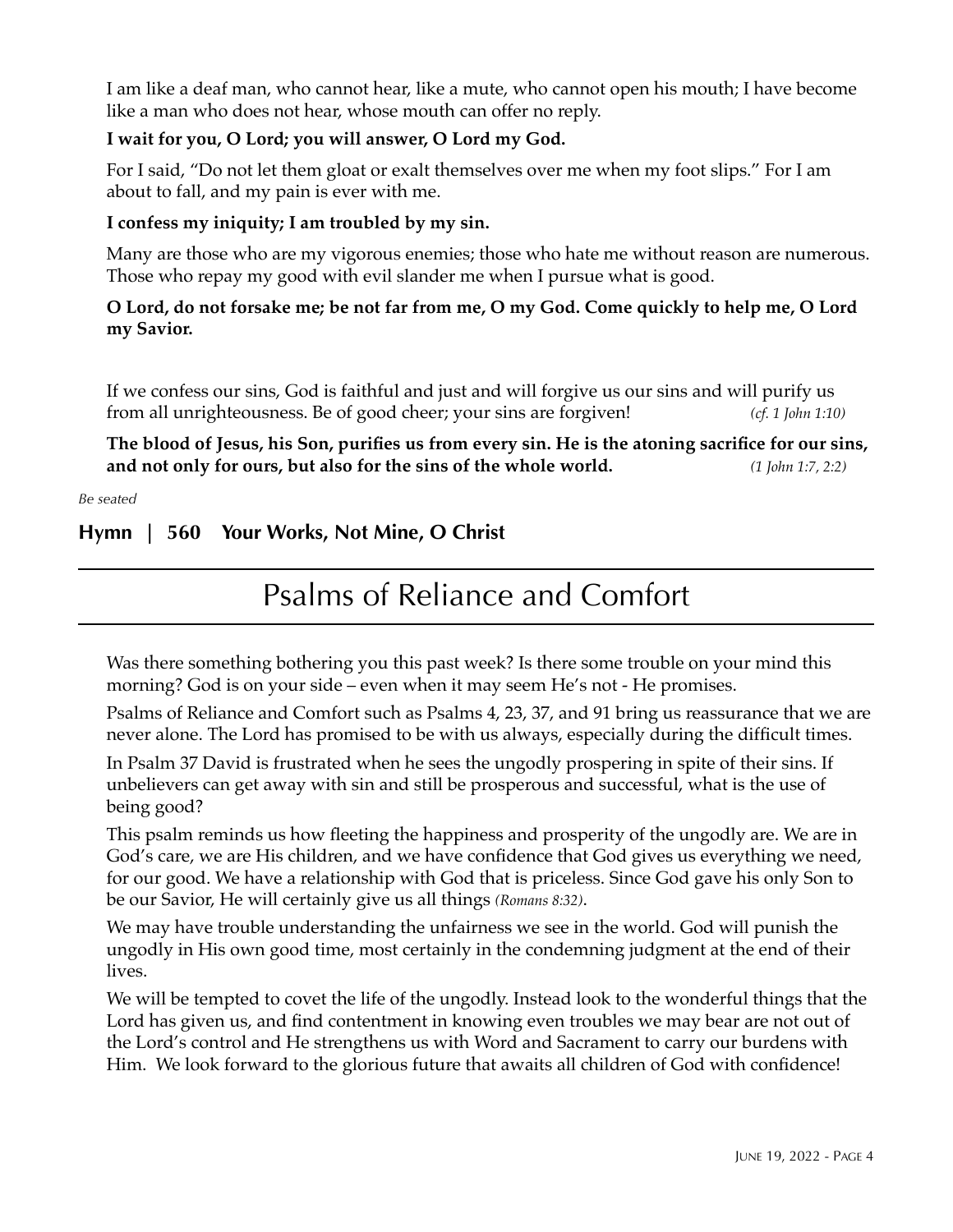#### **Psalm 37**

Do not fret because of evil men or be envious of those who do wrong; for like the grass they will soon wither, like green plants they will soon die away.

#### **Trust in the Lord and do good; dwell in the land and enjoy safe pasture.**

Delight yourself in the Lord and he will give you the desires of your heart.

#### **Commit your way to the Lord; trust in him and he will do this: he will make your righteousness shine like the dawn, the justice of your cause like the noonday sun.**

Be still before the Lord and wait patiently for him; do not fret when men succeed in their ways, when they carry out their wicked schemes.

#### **Refrain from anger and turn from wrath; do not fret – it leads only to evil.**

For evil men will be cut off, but those who hope in the Lord will inherit the land.

#### **A little while, and the wicked will be no more; though you look for them, they will not be found.**

But the meek will inherit the land and enjoy great peace.

**The wicked plot against the righteous and gnash their teeth at them;** 

But the Lord laughs at the wicked, for he knows their day is coming.

#### **The wicked draw the sword and bend the bow to bring down the poor and needy, to slay those whose ways are upright.**

But their swords will pierce their own hearts, and their bows will be broken.

**Better the little that the righteous have than the wealth of many wicked;** 

for the power of the wicked will be broken, but the Lord upholds the righteous.

#### **The days of the blameless are known to the Lord, and their inheritance will endure forever.**

In times of disaster they will not wither; in days of famine they will enjoy plenty.

#### **But the wicked will perish: The Lord's enemies will be like the beauty of the fields, they will vanish – vanish like smoke.**

The wicked borrow and do not repay, but the righteous give generously; those the Lord blesses will inherit the land, but those he curses will be cut off.

#### **If the Lord delights in a man's way, he makes his steps firm;**

Though he stumble, he will not fall, for the Lord upholds him with his hand.

#### **I was young and now I am old, yet I have never seen the righteous forsaken or their children begging bread.**

They are always generous and lend freely; their children will be blessed. Turn from evil and do good; then you will dwell in the land forever.

#### **For the Lord loves the just and will not forsake his faithful ones.**

They will be protected forever, but the offspring of the wicked will be cut off; the righteous will inherit the land and dwell in it forever.

#### **The mouth of the righteous man utters wisdom, and his tongue speaks what is just.**

The law of his God is in his heart; his feet do not slip.

#### **The wicked lie in wait for the righteous, seeking their very lives;**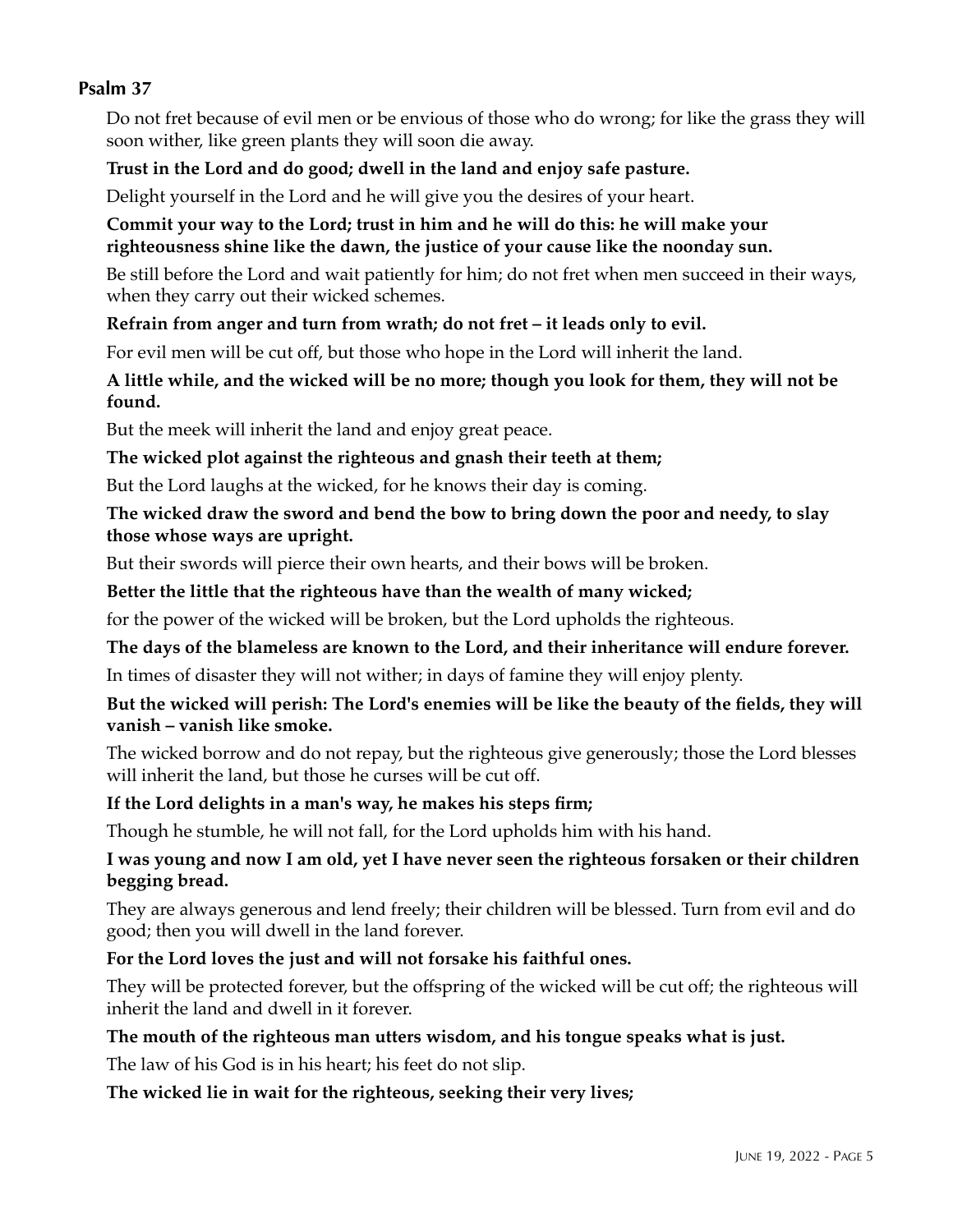but the Lord will not leave them in their power or let them be condemned when brought to trial. **Wait for the Lord and keep his way.** 

He will exalt you to inherit the land; when the wicked are cut off, you will see it.

**I have seen a wicked and ruthless man flourishing like a green tree in its native soil,** 

but he soon passed away and was no more; though I looked for him, he could not be found.

**Consider the blameless, observe the upright; there is a future for the man of peace.** 

But all sinners will be destroyed; the future of the wicked will be cut off.

**The salvation of the righteous comes from the Lord; he is their stronghold in time of trouble.**  The Lord helps them and delivers them; he delivers them from the wicked and saves them, **because they take refuge in him.**

**Hymn | 803 Day By Day**

### Psalms of Meditation and Teaching

There are times when we sit back and reflect on our lives. Psalms of Meditation and Teaching such as Psalms 42-45 reflect on and help us meditate on the greatness of God and what He has done for us. They teach us to turn to the Lord in our life.

In Psalm 44 an unknown psalm writer reflects on the past as he looks at the present state of the people of ancient Israel. He gives two reasons why the people should be confident. First, God has given them victory in the past, especially when Joshua led them into the land of Canaan. Second, the people of Israel have faith in God to give them victory in the present.

This psalm concludes with a plea that God would grant them victory in order to relieve their sufferings and to uphold the honor of his name. The basis for this plea is God's unfailing grace and mercy.

Each child of God may approach him with confidence, knowing that he has watched over us and blessed us in the past and with the confidence that God will provide blessings for the future.

#### **Psalm 44**

We have heard with our ears, O God; our fathers have told us what you did in their days, in days long ago.

#### **With your hand you drove out the nations and planted our fathers; you crushed the peoples and made our fathers flourish.**

It was not by their sword that they won the land, nor did their arm bring them victory. It was your right hand, your arm, and the light of your face, for you loved them.

#### **You are my King and my God who decrees victories for Jacob. Through you we push back our enemies; through your name we trample our foes.**

I do not trust in my bow, my sword does not bring me victory; but you give us victory over our enemies, you put our adversaries to shame.

#### **In God we make our boast all day long, and we will praise your name forever.**

But now, O God, you have rejected and humbled us; you no longer go out with our armies.

**You made us retreat before the enemy, and our adversaries have plundered us.**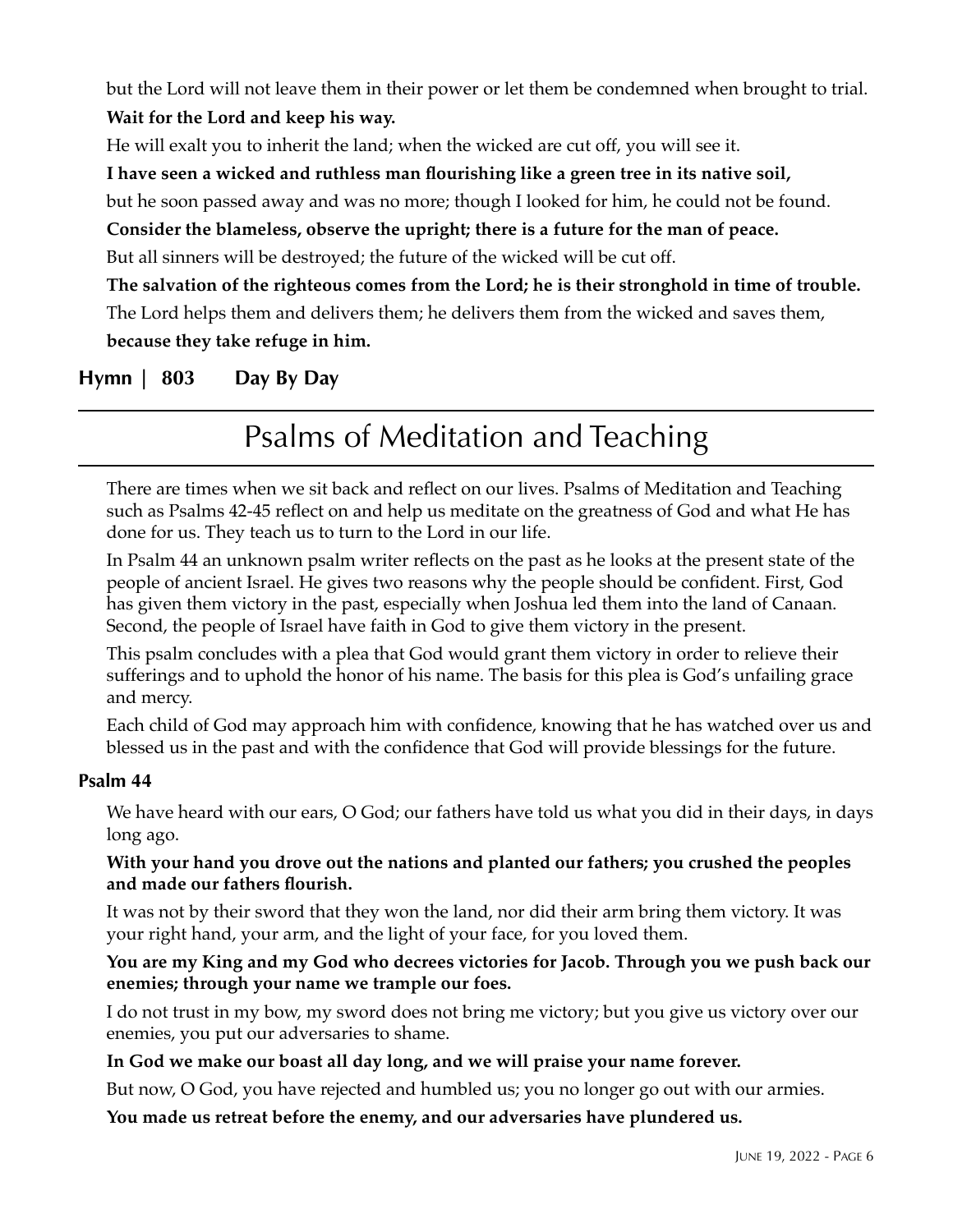You gave us up to be devoured like sheep and have scattered us among the nations.

#### **You sold your people for a pittance, gaining nothing from their sale.**

You have made us a reproach to our neighbors, the scorn and derision of those around us.

#### **You have made us a byword among the nations; the peoples shake their heads at us.**

My disgrace is before me all day long, and my face is covered with shame at the taunts of those who reproach and revile me, because of the enemy who is bent on revenge.

#### **All this happened to us, though we had not forgotten you or been false to your covenant.**

Our hearts had not turned back; our feet had not strayed from your path.

#### **But you crushed us and made us a haunt for jackals and covered us over with deep darkness**. If we had forgotten the name of our God or spread out our hands to a foreign god, would not

God have discovered it, since he knows the secrets of the heart?

**Yet for your sake we face death all day long; we are considered as sheep to be slaughtered.**

Awake, O Lord! Why do you sleep? Rouse yourself! Do not reject us forever.

#### **Why do you hide your face and forget our misery and oppression?**

We are brought down to the dust; our bodies cling to the ground.

**Rise up and help us; redeem us because of your unfailing love.**

#### **Hymn | 609 We Praise You, O God, Our Redeemer**

### Psalms of Memorable Moments

What are some of the memorable moments of your life? What makes those particular moments memorable? Psalms of Memorable Moments such as Psalm 16 and Psalms 56-60 are called in Hebrew "a choice piece, a jewel, a gem" – memorable ways in which the Lord touched the life of the psalmists.

Psalm 57 was written by the prolific psalm writer David after a memorable moment in his life. David had refused to kill his enemy King Saul when he had the chance and David is still "on the run" from Saul and his army.

David describes his enemies, King Saul's army, as ferocious beasts, tearing their prey, and as trappers, trying to catch an animal. David promises to praise God after he has been delivered. He is confident that, even though he has spared Saul's life, God will keep him safe until he becomes king. David has this confidence because God is always faithful to his promises.

David compares God's protection to the sheltering wings of a mother bird protecting her young. The bird's wings convey God's soaring majesty and power as well as intimate shelter.

God will keep his promises to you – the promises he made to you at your Baptism and in Scripture. Cling to his promises. And praise God because of his faithfulness to you.

#### **Psalm 57**

Have mercy on me, O God, have mercy on me, for in you my soul takes refuge.

**I will take refuge in the shadow of your wings until the disaster has passed.**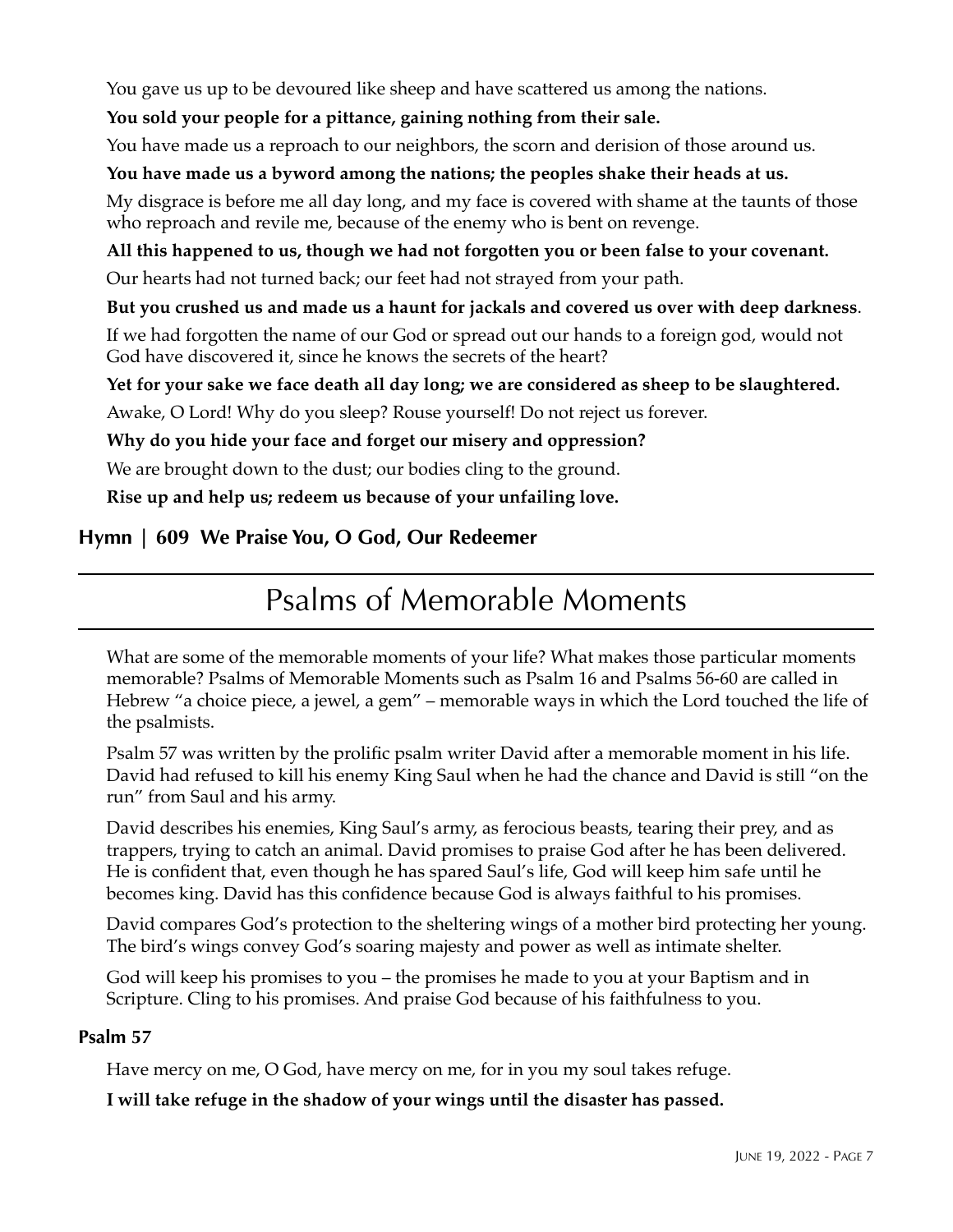I cry out to God Most High, to God who fulfills his purpose for me. He sends from heaven and saves me, rebuking those who hotly pursue me;

#### **God sends his love and his faithfulness.**

I am in the midst of lions; I lie among ravenous beasts – men whose teeth are spears and arrows, whose tongues are sharp swords.

#### **Be exalted, O God, above the heavens; let your glory be over all the earth.**

They spread a net for my feet – I was bowed down in distress. They dug a pit in my path – but they have fallen into it themselves.

#### **My heart is steadfast, O God, my heart is steadfast; I will sing and make music.**

Awake, my soul! Awake, harp and lyre! I will awaken the dawn.

#### **I will praise you, O Lord, among the nations; I will sing of you among the peoples.**

For great is your love, reaching to the heavens; your faithfulness reaches to the skies.

**Be exalted, O God, above the heavens; let your glory be over all the earth.**

#### **Hymn | 836 I Walk In Danger All the Way**

### Psalms of Prayer

God has promised that He will hear our prayers and that He will answer us.

Psalms such as Psalms 3-6, 137, and 143 are prayers offered up to God.

In Psalm 143 David prays with confidence for relief. Repeatedly throughout this plea David mentions his relationship with God as the basis of his prayer.

But David wants more than just deliverance from danger. He also desires the faith and the wisdom to use his victory in a God-pleasing way. He looks to the Lord not only to be bailed out in a crisis, but he thirsts for a relationship with God which will permeate his whole life.

Prayer involves listening to God speak as he speaks to us in his Word and staying in constant contact with him on a daily basis.

#### **Psalm 143**

Lord, hear my prayer, listen to my cry for mercy; in your faithfulness and righteousness come to my relief.

#### **Do not bring your servant into judgment, for no one living is righteous before you.**

The enemy pursues me, he crushes me to the ground; he makes me dwell in darkness like those long dead. So my spirit grows faint within me; my heart within me is dismayed.

#### **I remember the days of long ago; I meditate on all your works and consider what your hands have done.**

I spread out my hands to you; my soul thirsts for you like a parched land. Answer me quickly, O Lord; my spirit fails. Do not hide your face from me or I will be like those who go down to the pit.

**Let the morning bring me word of your unfailing love, for I have put my trust in you. Show me the way I should go, for to you I lift up my soul.**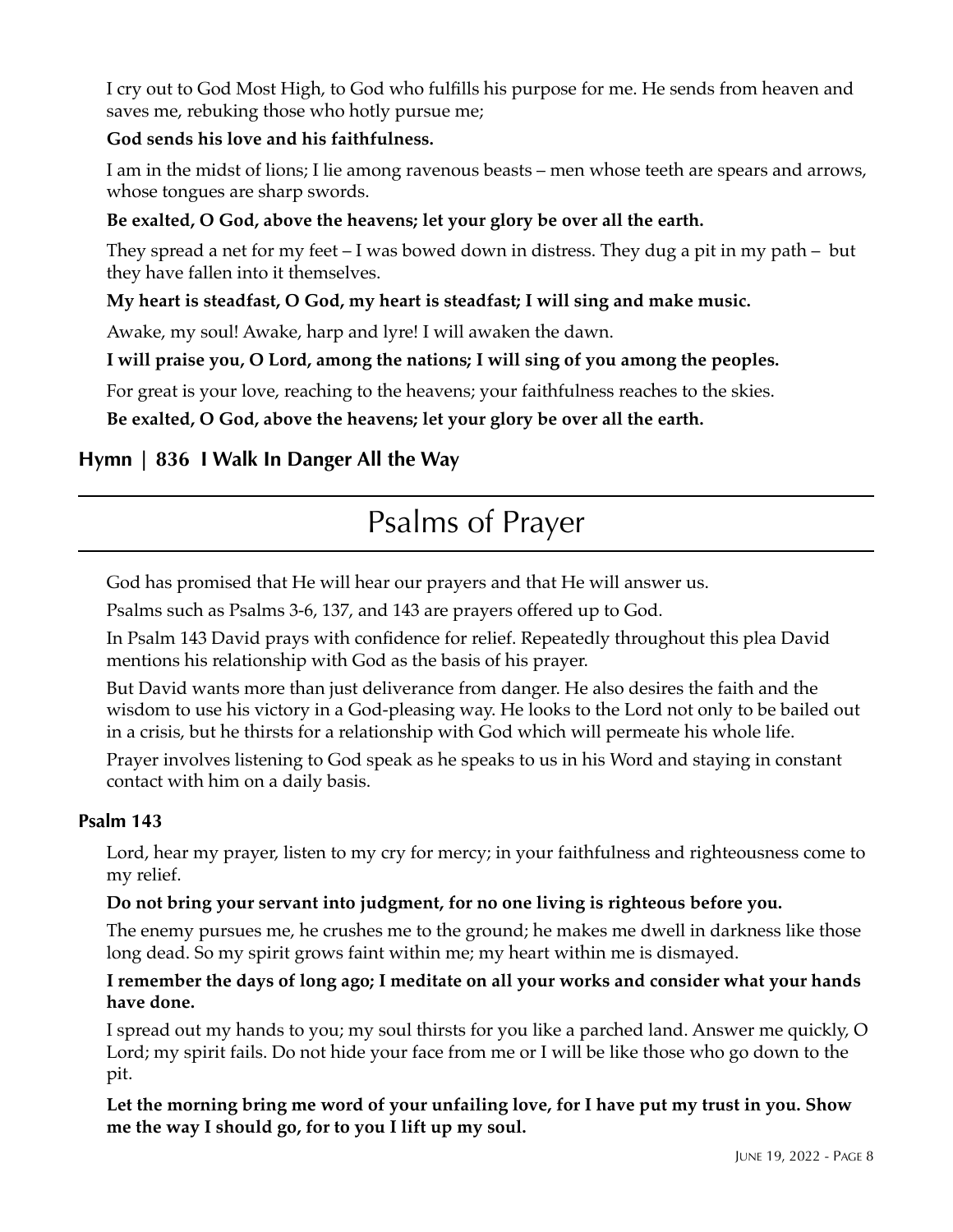Rescue me from my enemies, O Lord, for I hide myself in you. Teach me to do your will, for you are my God;

#### **May your good Spirit lead me on level ground.**

For your name's sake, O Lord, preserve my life; in your righteousness, bring me out of trouble.

**In your unfailing love, silence my enemies; destroy all my foes, for I am your servant.**

#### **Hymn | 721 What a Friend We Have in Jesus**

**Offering** *Moved by God's love in Christ, we return to God our first and best gifts, purely out of thanks to Him.* 

> *There is an offering plate in the entry way for those who wish to give a gift in that way.*

*To donate online, either scan the QR code on the left or text princeofpeace (no spaces) to (833) 693-7056. You'll receive a link in response. Follow the link to the Prince of Peace secure giving page.*

#### *Stand*

#### **Apostles' Creed**

**I believe in God, the Father Almighty, maker of heaven and earth.**

**I believe in Jesus Christ, his only Son, our Lord, who was conceived by the Holy Spirit, born of the Virgin Mary, suffered under Pontius Pilate, was crucified, died, and was buried. He descended into hell. The third day he rose again from the dead. He ascended into heaven and is seated at the right hand of God the Father Almighty. From there he will come to judge the living and the dead.**

**I believe in the Holy Spirit,**

 **the holy Christian Church, the communion of saints, the forgiveness of sins, the resurrection of the body, and the life everlasting. Amen.**

#### **Prayer of the Church**

Almighty God and Father, we thank you for all your mercies, especially for the gift of your Son, through whom you have revealed your gracious will. We praise you for the Holy Spirit and his working through the means of grace.

#### **Plant your Word in our hearts, and cause it to produce fruit in our lives.**

Strengthen and defend your Church, that by your Word and sacraments faith may grow and love toward all may increase.

**Support all who spread the light of your truth throughout the world.**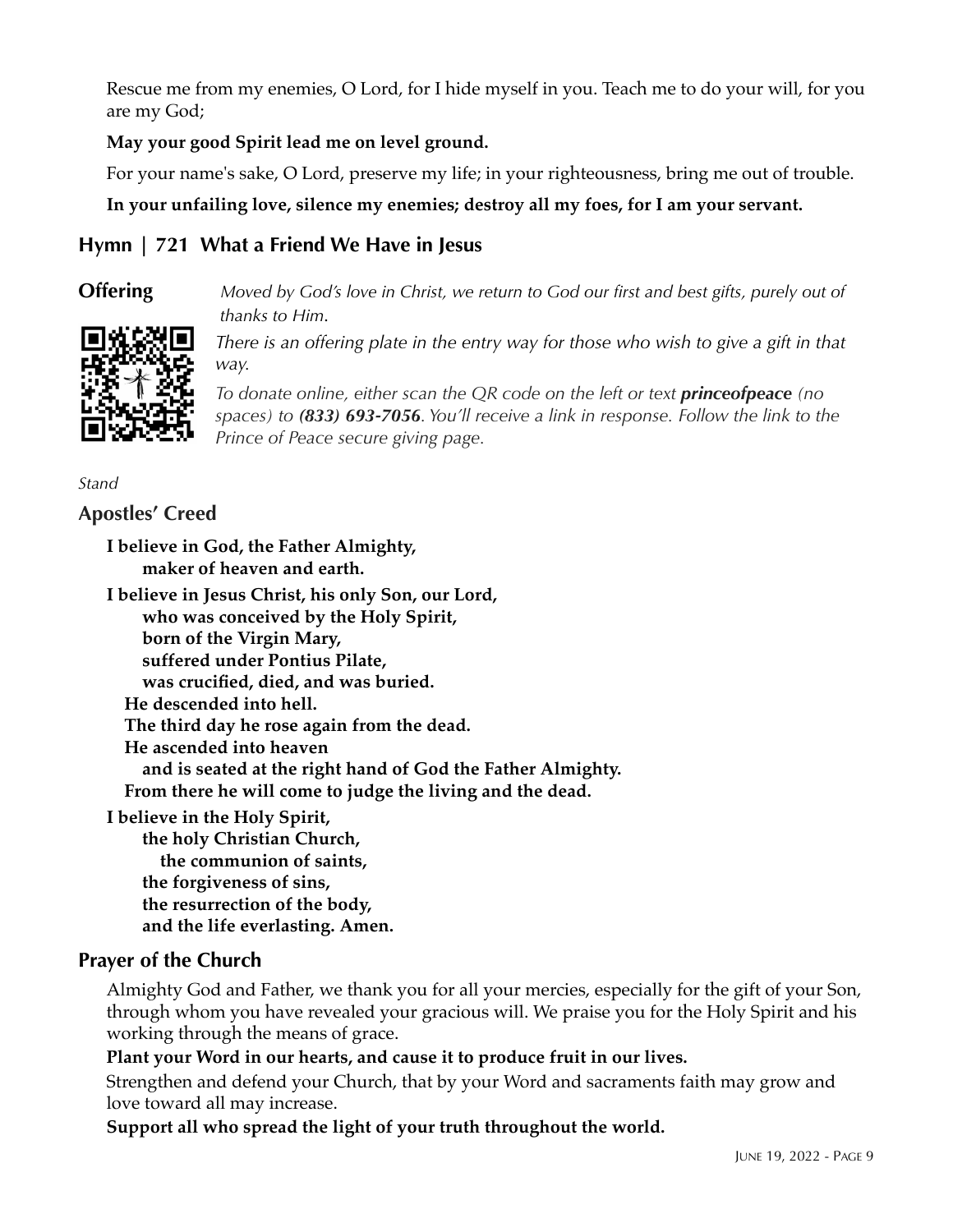Keep our children in the grace of their baptisms. Enable their parents to train them in lives of faith.

#### **Raise up Christians to serve you in the ministry of the Word and in all godly walks of life.**

Preserve our nation in justice and honor. Guide and bless all who make, administer, and judge our laws.

#### **Give them wisdom that they may promote justice and hinder evil.**

Let your blessing rest on planting and harvest, commerce and industry, medicine and science, the arts and culture. Protect all who travel, and care for those whose work is difficult or dangerous.

#### **Be with all who devote themselves to any useful task.**

Comfort all who are in sorrow or need, sickness or adversity, [especially . . .]. Remember those who suffer persecution for the faith. Have mercy on those for whom death draws near.

#### **Grant them your love, and take them into your tender care.**

Hear us, Lord, as we pray in silence.

#### *Silent prayer*

We remember with thanksgiving those who have loved and served you, who now rest from their labors. Console those who are mourning or living with sadness.

#### **Keep us in the true faith, and bring us at last to the joys of heaven.**

Grant us these things, Father, for the sake of Jesus, who died and rose again.

#### **Amen.**

*Be seated*

### Psalms of Thanksgiving

Our lives are one long thanksgiving to God for all he has done. Sometimes we raise our level of thanksgiving at special occasions in our lives and for the most amazing things God has done. Psalms of Thanksgiving such as Psalm 103, 104, and 136 thank God for some of his greatest works.

Psalm 104 celebrates the wonders of God's creation, providing a home for man and animals. This psalm is arranged according to the days of creation in Genesis. However, it directs our attention not so much to the things that God has created as to the creator himself. Genesis chapters 1 and 2 is the historical record of creation; Psalm 104 is a celebration of the wisdom and love of the Creator.

The unknown psalmist closes with the prayer that God will continue to preserve his creation.

Everything we have comes from God's creation. What a loving God to provide a world so abundant and beautiful for all humanity and to give us our body, our mind, and our abilities. The outburst of the psalmist is our outburst, "Praise the Lord, O my soul."

#### **Psalm 104**

**Praise the Lord, O my soul. O Lord my God, you are very great; you are clothed with splendor and majesty.**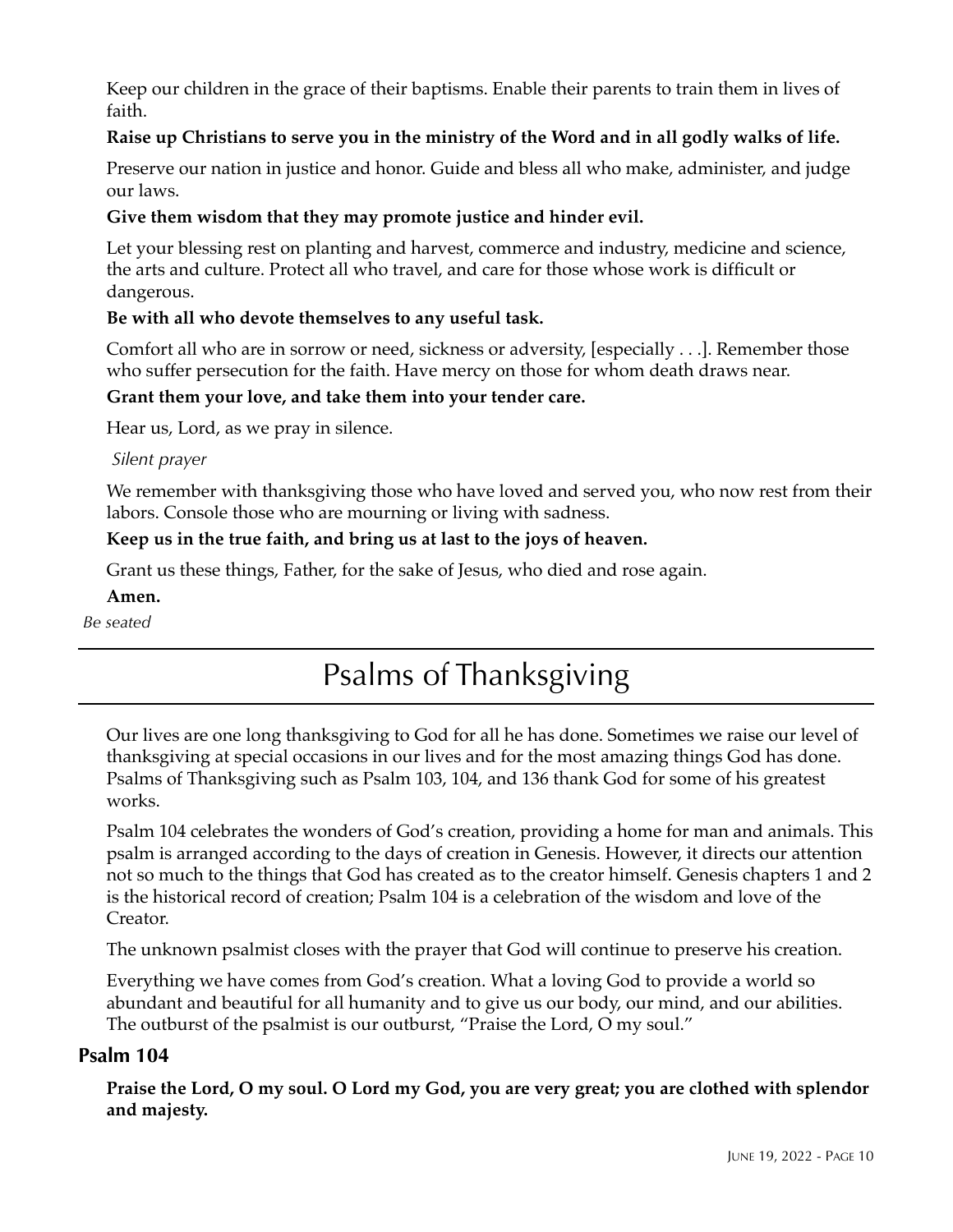*(Day 1 - God creates light)*

He wraps himself in light as with a garment;

*(Day 2 - God separates the sky from the earth.)*

#### **He stretches out the heavens like a tent and lays the beams of his upper chambers on their waters. He makes the clouds his chariot and rides on the wings of the wind. He makes winds his messengers, flames of fire his servants.**

#### *(Day 3 - God separates the waters from the dry land and creates plants)*

He set the earth on its foundations; it can never be moved. You covered it with the deep as with a garment; the waters stood above the mountains. But at your rebuke the waters fled, at the sound of your thunder they took to flight; they flowed over the mountains, they went down into the valleys, to the place you assigned for them.

The springs give water to all the beasts of the field; the wild donkeys quench their thirst. The birds of the air nest by the waters; they sing among the branches.

He makes grass grow for the cattle, and plants for man to cultivate – bringing forth food from the earth: wine that gladdens the heart of man, oil to make his face shine, and bread that sustains his heart.

The trees of the Lord are well watered, the cedars of Lebanon that he planted. There the birds make their nests; the stork has its home in the pine trees. The high mountains belong to the wild goats; the crags are a refuge for the coneys.

*(Day 4 - God creates the sun, moon, and stars which determine the cycles of our life.)*

**The moon marks off the seasons, and the sun knows when to go down. You bring darkness, it becomes night, and all the beasts of the forest prowl. The lions roar for their prey and seek their food from God. The sun rises, and they steal away; they return and lie down in their dens. Then man goes out to his work, to his labor until evening.**

*(Day 5 and 6 - God creates animals and humans)*

How many are your works, O Lord! In wisdom you made them all; the earth is full of your creatures. There is the sea, vast and spacious, teeming with creatures beyond number – living things both large and small. There the ships go to and fro, and the leviathan, which you formed to frolic there.

These all look to you to give them their food at the proper time. When you give it to them, they gather it up; when you open your hand, they are satisfied with good things. When you hide your face, they are terrified; when you take away their breath, they die and return to the dust. When you send your Spirit, they are created, and you renew the face of the earth.

*(Day 7 - Prayer and Praise)* 

**May the glory of the Lord endure forever; may the Lord rejoice in his works – he who looks at the earth, and it trembles, who touches the mountains, and they smoke.**

**I will sing to the Lord all my life; I will sing praise to my God as long as I live. May my meditation be pleasing to him, as I rejoice in the Lord. But may sinners vanish from the earth and the wicked be no more. Praise the Lord, O my soul. Praise the Lord.**

**Hymn | 504 We Sing the Almighty Power of God**